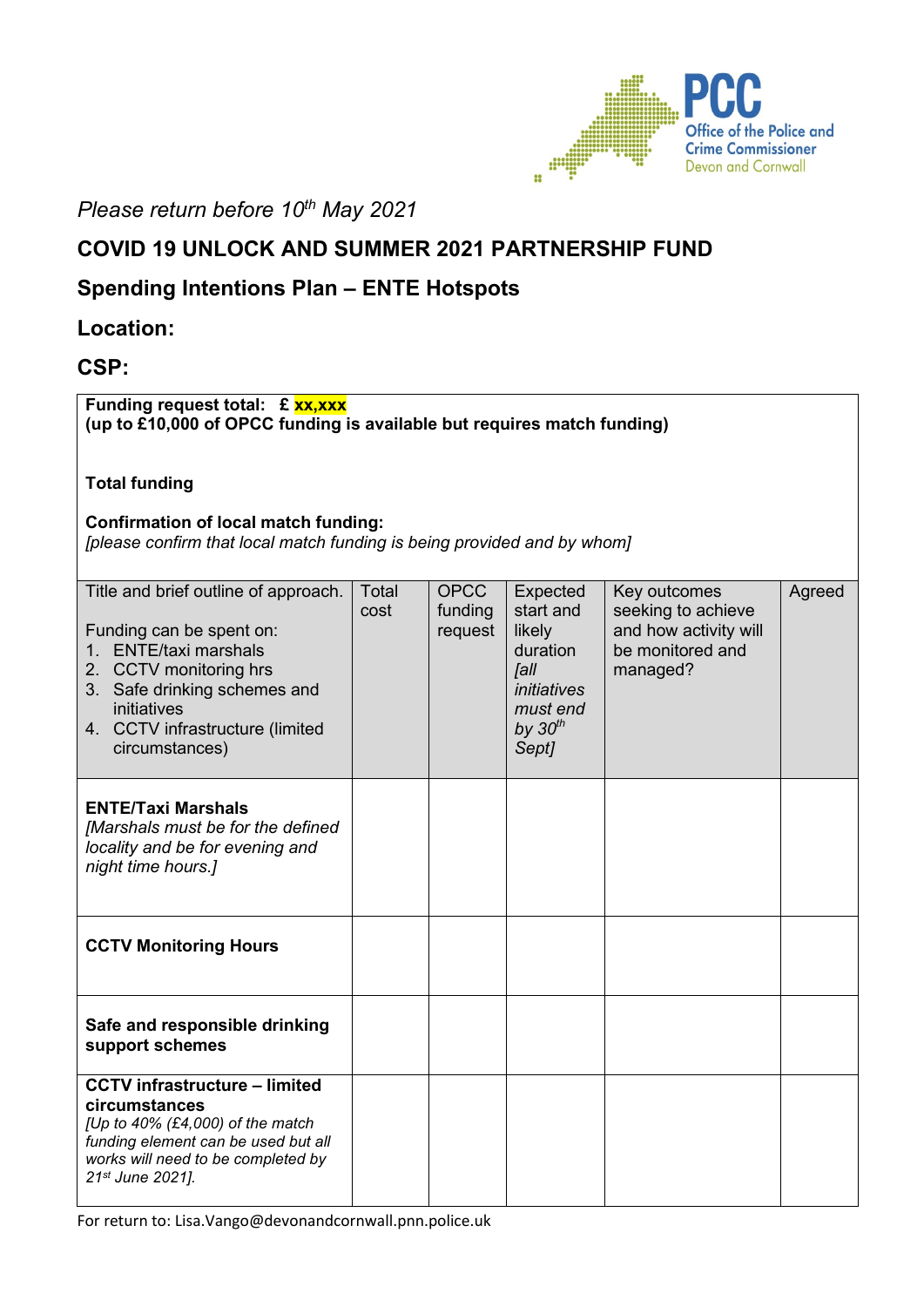

| <b>Signature</b> |  |
|------------------|--|
| Name (printed)   |  |
| <b>Position</b>  |  |
| <b>Date</b>      |  |

#### **Notes:**

Funding may be spent on:

- *ENTE and/or taxi marshals* (with specific steps to take on board learnings from COVID 19 Safer Summer Scheme 2020 in terms of training, briefing, continuity of staff, links to policing team and local communications to promote public understanding and visibility) [https://devonandcornwall.s3.amazonaws.com/Documents/Our%20information/Key%20do](https://devonandcornwall.s3.amazonaws.com/Documents/Our%20information/Key%20document/SummerScheme-updated.pdf) [cument/SummerScheme-updated.pdf](https://devonandcornwall.s3.amazonaws.com/Documents/Our%20information/Key%20document/SummerScheme-updated.pdf)
- *Additional CCTV monitoring hours.* This can also be used to support initial training and induction for new volunteers to expand coverage of volunteer schemes but training will need to be completed by 1<sup>st</sup> July 2021.
- *Safe and responsible drinking schemes* including training on drunken vulnerability, interventions and activities by safe and responsible drinking schemes like pubwatch and Best Bar None and support for street pastors or other voluntary initiatives which support safety in the night time economy (e.g. St John's ambulance).
- *CCTV infrastructure:* There is some scope for a proportion of match funding up to 40% to be spent on CCTV infrastructure (new cameras or repairs or re-positioning of cameras) but only where this will be in place by 21<sup>st</sup> June 2021 and is a demonstrable gap within the ENTE.

**Arrangements** 

- The £10,000 local match funding requirement cannot be met through use of other OPCC funds, such as 2021/22 CSP grant or funding provided to Devon and Cornwall Police for Op Marnow.
- Spending plans will be submitted to OPCC.
- Funding will be provided through an addendum letter to the 21/22 CSP Grant Conditions. In line with the provisions of the grant agreement, the local delivery partner will be responsible for ensuring compliance with all required procurement, data and EDHR obligations.